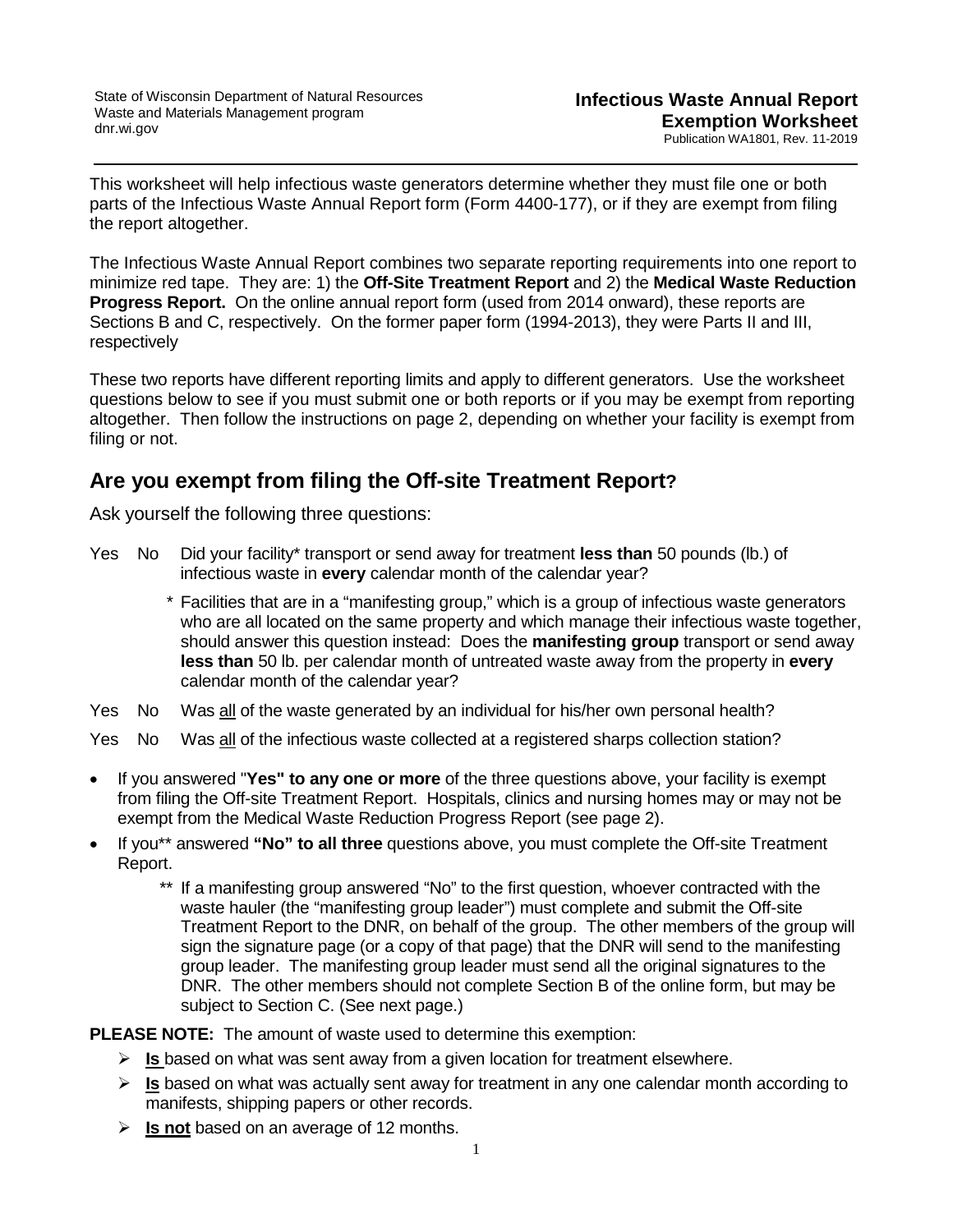- **Is not** based on what was *generated* each month.
- **Is not** reduced by any amount of waste recycled after treatment.
- **Does** include estimates of any infectious waste your facility sewered.
- **Does** include both infectious wastes and items which contain or are mixed with infectious waste.
- **Does** include infectious wastes from other generators if you combine those wastes with your wastes and included them in your manifested amount.
- **EXECT** Does not include infectious waste collected at a registered sharps collection station or from other generators if you keep separate records of those wastes and report them separately in Section B of the annual report form.
- **Does not** include waste that you treated yourself and report as such in Section B of the annual report form.

# **Are you exempt from filing the Medical Waste Reduction Progress Report?**

Ask yourself the following three questions:

- Yes No Is your facility something other than a clinic, hospital or nursing home? Examples include free-standing laboratories, schools, funeral homes, coroners, blood collection centers, home health agencies, and office buildings that merely manage infectious waste on behalf of tenants.
- Yes No Did your facility (hospital, clinic or nursing home) **generate** less than 50 lb. of medical waste per calendar month (that is, in **every** calendar month of the reporting year), regardless of where the waste was treated?
- Yes No Did your facility (hospital, clinic or nursing home) **generate** more than 50 lb. of medical waste during **only** one calendar month of a calendar year **and also** generate an average of less than 50 lb. of medical waste per month for the same calendar year?
- If you can answer "**Yes" to any one or more** of the three questions above, your facility is exempt from filing the progress report on waste reduction.
- If you answered **"No" to all** three questions above your facility must file the progress report on waste reduction. See *Medical Waste Reduction and the Annual Report*, publication WA802. It is available at:<http://dnr.wi.gov/files/pdf/pubs/wa/wa802.pdf>

# **What does this mean?**

## **Generators who must file one or both reports**

If your facility is an existing facility in the DNR database:

From now on, the DNR will notify you of annual reports only by email, so it is very important that you keep contact information and facility information up-to-date.

To notify the DNR of contact changes or if your facility has moved closed or changed ownership, click on "Notify the DNR of facility or contact information changes" on the Annual Reports web page.

<http://dnr.wi.gov/topic/HealthWaste/IWReport.html>